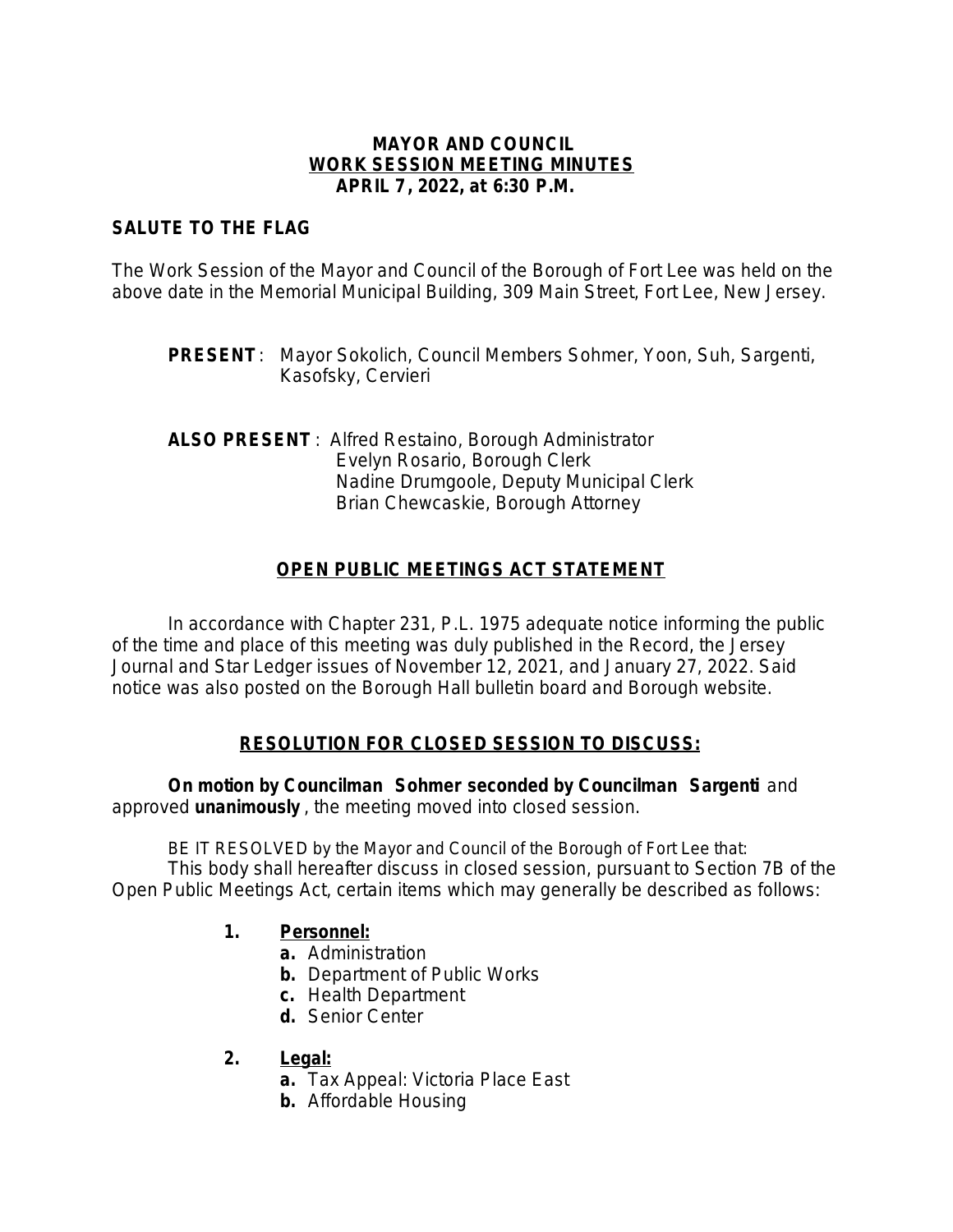The minutes of the discussion in closed session may be disclosed to the public when the Mayor and Council has determined that the need for confidentiality has been satisfied.

The open portion of the work session will resume upon completion of the closed portion.

The closed portion of the meeting ended at 7:02P.M. The open portion of the work session began at 7:14 P.M.

# **GENERAL DISCUSSION:**

### **2022 Municipal Budget**

Also Present: Steven Wielkotz, Borough Auditor

Mr. Wielkotz provided an overview of the 2022 Municipal Budget. Due to COVID-19 costs associated with health benefits, garbage collection and pension costs increased which resulted in the Borough utilizing roughly 1.5 million from American Rescue Plan funds to meet this shortfall. He indicated the average tax assessment will increase roughly \$114.06 for a house assessed at \$475,240.00. Of that annual increase, \$43.00 can be attributed to the towns overall ratable reduction.

The Borough of Fort Lee 2022 budget will be introduced as presented at the April 14, 2022, regular session meeting. Public Hearing scheduled for May 19<sup>th</sup> regular session meeting.

#### **Temporary Capital Budget Resolution and Capital Improvement Program Ordinance**

A bond ordinance authorizing various capital improvements will be introduced at the April 14, 2022, regular session meeting. Public Hearing scheduled for May 19th regular session meeting.

### **Shared Services Between Various Municipalities for the Shared use of Fire Investigation Services**

It was the consensus of the Governing Body to enter into a Shared Services between the Boroughs of Fort Lee, Edgewater, Leonia, Cliffside Park and Fairview for the provision of shared fire investigation services.

An authorizing resolution will be placed on the April 14th proposed consent agenda.

## **Supporting the Nationwide Distracted Driving April 1** – **30, 2022**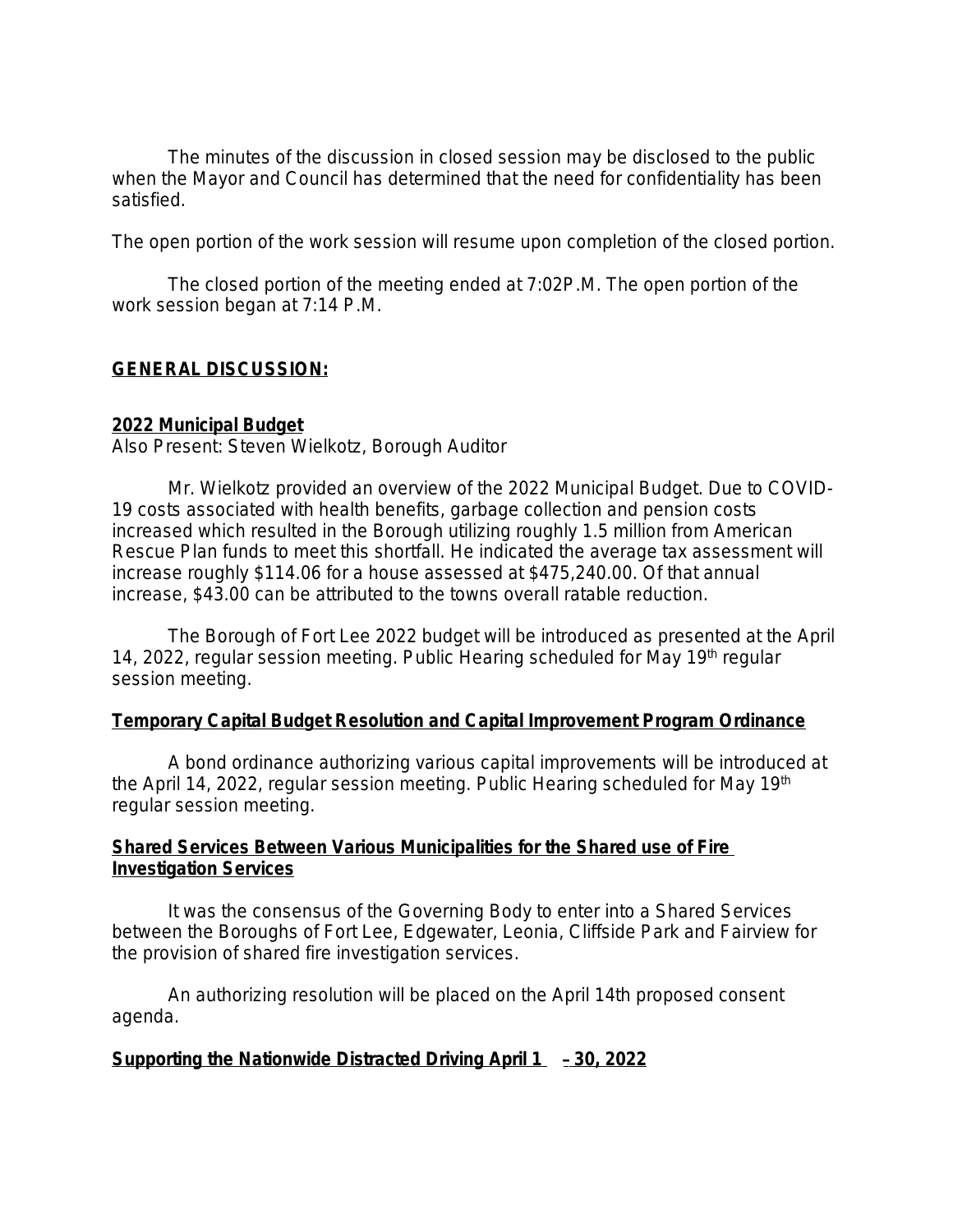On behalf of the Police Department, Administrator Restaino addressed the Governing Body seeking their support for the Distracted Driving 2022 Crackdown from April 1 - 30, 2022, which is designed to increase awareness of the dangers of distracted driving.

A resolution will be placed on the April 14<sup>th</sup> proposed consent agenda.

## **Proposal from Professor Koszarski for the renewal of Consulting Services for the Barrymore Film Center**

Administrator Restaino reviewed the proposal as submitted by Professor Koszarski for the renewal of consulting services to expire in October 2022, for the Barrymore Film Center.

A resolution will be placed on the April 14 proposed consent agenda.

# **Fort Lee PBA Local #245, 5K Walk/Run, June 18, 2022**

A resolution approving the 5K walk/run to travel through Fort Lee on June 18th will be placed on the April 14<sup>th</sup> proposed consent agenda.

## **Proposal Fort Lee Ambulance Remount**

Councilman Sargenti addressed the Mayor and Council regarding remounting the ambulance truck for approximately 164-170k. The Ambulance Corp has expressed to the Council Liaisons that they would prefer a new ambulance truck as opposed to a remount. It was suggested by Councilman Sargenti to discuss this further at a future meeting.

## **Fire Department Ladder Truck**

Councilman Sargenti addressed the Mayor and Council regarding the possibility of forming a search committee group to research and plan for a new ladder truck to be purchased in the near future. He gave a brief overview of the current ladder truck conditions that need to be corrected.

Councilman Sargenti and Councilman Sohmer agreed to allow the formed committee to do their research and address the council members with their findings.

# **Bid Rejection: Purchase of Six Motorcycles for use by the Police Department**

Bergen County Harley Davidson is not and was unable to register as a federally approved vendor.

A resolution rejecting bids will be placed on the April 14<sup>th</sup> proposed consent agenda.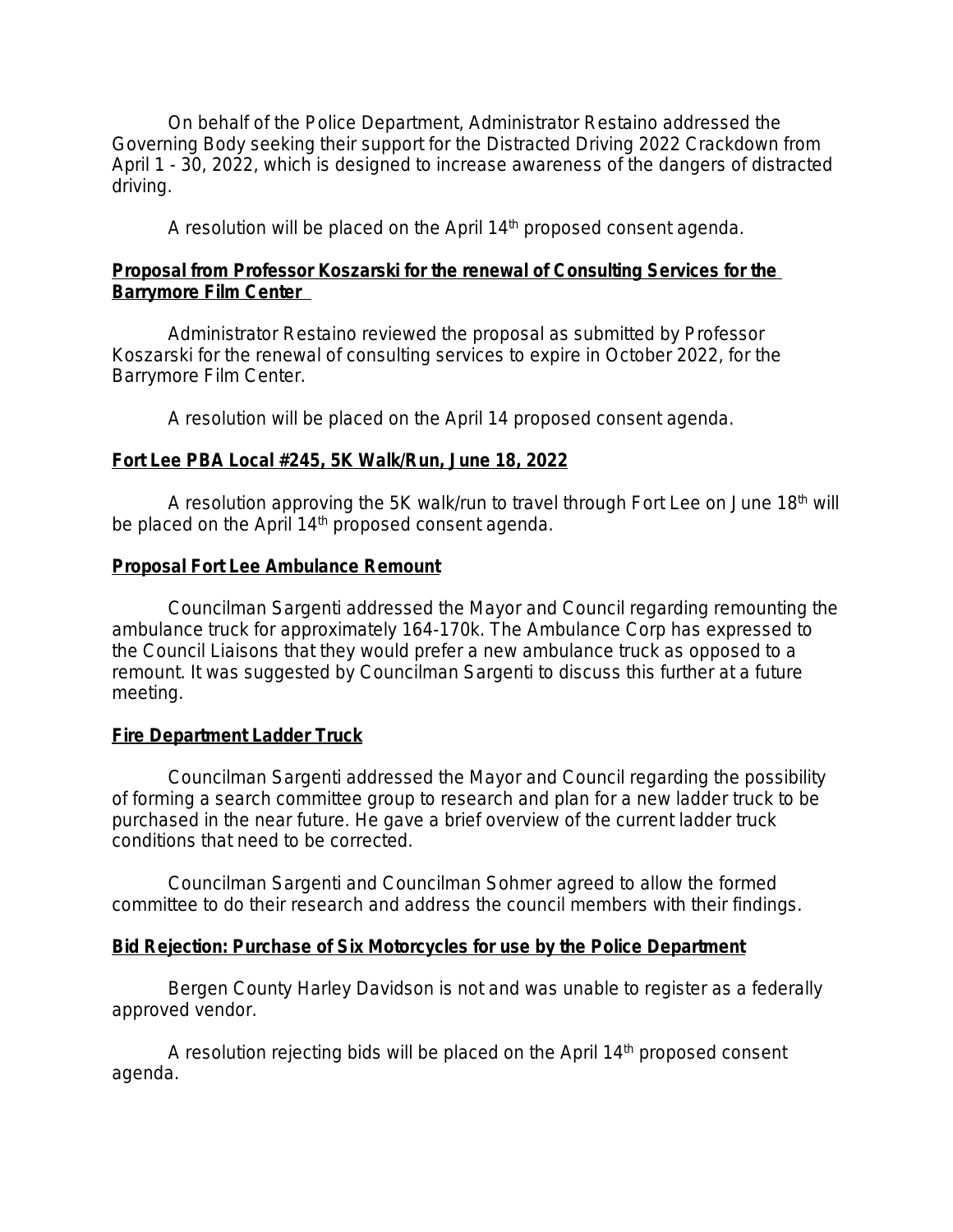## **Bid Specifications and Advertisement for the Purchase of Motorcycles for use by the Police Department**

Administrator Restaino stated that Chief Hintze has requested to go out to bid for twelve (12) motorcycles. The Governing Body requested additional information regarding the current fleet. Further discussions will take place at the next work session meeting.

# **Saint Rocco** '**s Mutual Aid Society 9 3rd Annual Feast, August 3** – **7, 2022**

Representatives of the Mutual Aid Society came forward and requested permission to host its 93rd annual feast.

A resolution approving the request from the Saint Rocco's Mutual Aid Society of Fort Lee to host its 93<sup>rd</sup> annual feast on August 3<sup>rd</sup> through August 7<sup>th</sup> will be placed on the April 14<sup>th</sup> proposed consent agenda.

## **Youth Council of Fort Lee Revised Location for the Color Run Scheduled for April 23, 2022**

The Governing Body has approved the request from the Youth Council.

## **Various Amendments to Chapter 289 Parking**

Borough Clerk Rosario stated a section of the particular ordinance had been removed/eliminated during a codification process and will need to be re implemented.

An ordinance amending Chapter 289 Parking, Section 36 to reflect various changes as well as a rate increase will be introduced at the April 14, 2022, regular session meeting. Public Hearing scheduled for May 19th regular session meeting

## **Interlocal Agreement with the Board of Education for a Special Law Enforcement Officer**

It was the consensus of the Governing Body to enter into an interlocal agreement with the Board of Education for the assignment of a special police officer.

An authorizing resolution will be placed on the April 14th proposed consent agenda.

# **Updated Agreement from Jobs4Blue for a Rate Increase from 7% to 8%**

A resolution authorizing the rate increase as stated above will be placed on the April 14th proposed consent agenda.

# **Submission of a Bergen County Open Space Grant Application for Project Known as Whitey Lang Playground, \$129,572.50**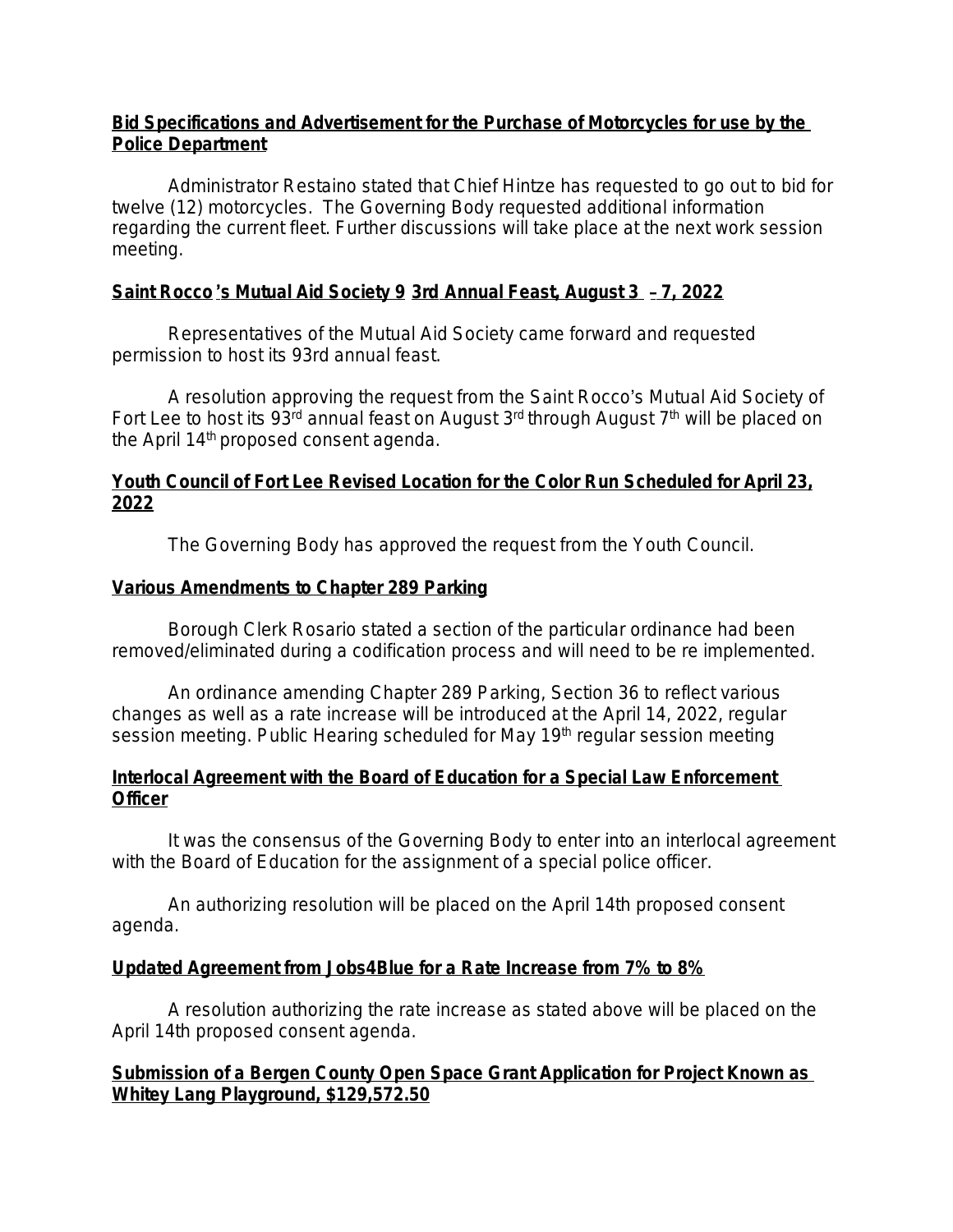A resolution authorizing the submission of a Bergen County Open Space Grant Application for project known as Whitey Lang Playground will be placed on the April 14th proposed consent agenda

Mayor Sokolich mentioned he was approached to convert the current tennis court into a pickleball court. He will address the public that noise is of concern but, he will further look into it.

### **Award of Contract for Project Known as DPW Exhaust System**

Administrator Restaino stated that one bid regarding the above captioned project was received and opened on March 10, 2022.

The Borough Attorney and Borough Engineer has reviewed accordingly and recommends the contract be awarded to Clean Air Company.

### **Assignment of Contracts for Conflict Counsel and Tax Attorney from John L. Shahdanian, II, Esq. of McCusker Anselmi Rosen & Cervelli, P.C. to John L. Shahdanian, II, Esq. of Trenk Isabel Siddiqi & Shahdanian, P.C.**

Mr. Chewcaskie stated that John L. Shahdanian II, esq. will be reassigned to John L. Shahdanian, II, Esq. of Trenk Isabel Siddiqi & Shahdanian, P.C.

It was the consensus of the Governing Body to authorize the assignment of contract from McCusker Anselmi Rosen and Cervelli, P.C. to John L. Shahdanian II, Esq. of Trenk Isabel Siddiqi & Shahdanian, P.C.

Resolution's will be placed on the April 14<sup>th</sup> proposed agenda.

### **Person-to-Person and Place-to-Place Transfer of Liquor License No. 0219-33-025- 006 From 2020 Central Road Liquor, LLC (Pocket) to Golflex Fort Lee, Inc., 1642 Schlosser Street, 2 Floor, Effective April 18, 2022**

Clerk Rosario stated that the applicant has met all the requirements for the transfer of the above captioned liquor license.

An authorizing resolution will be placed on the April 14th proposed consent agenda.

## **Barrymore Film Center 2022 Budget**

The Borough is predicting an opening date of October 2022, with a cost of roughly 325k. The Governing Body has expressed their interest to enter into an agreement with the Barrymore Film Center and Museum to be a nonprofit separate entity.